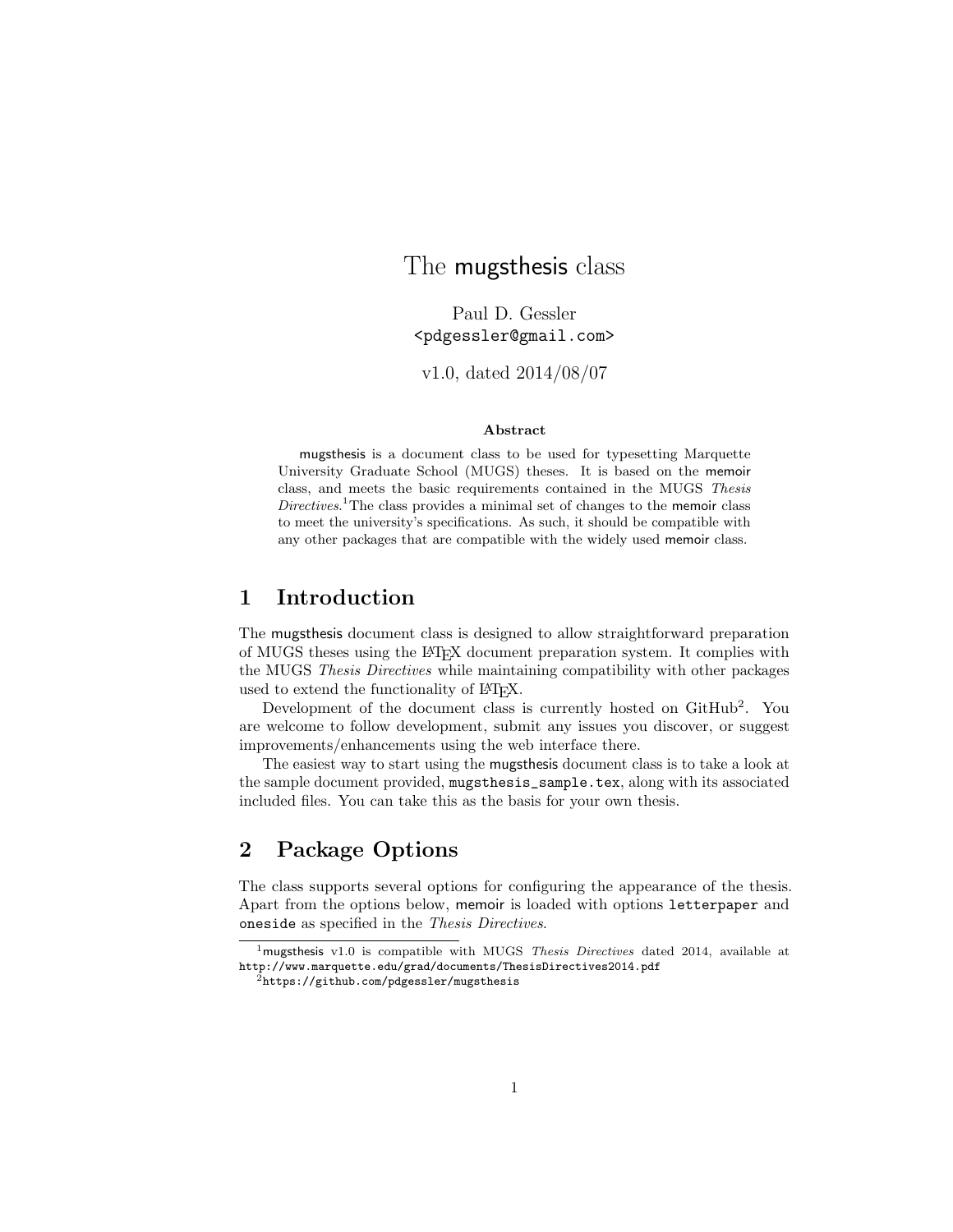#### 2.1 Font Size

The base font size of the document is adjusted through use of the options 10pt, 11pt, and 12pt (default). The font size options are mutually exclusive; if more than one is specified, the default will be used.

#### 2.2 Other Options

The options final (default) and draft configure the output document: final produces a camera-ready copy of the thesis, while draft marks overfull lines with black rules in the margins, and may have interaction with other packages. The most common interaction is that graphicx will place empty boxes instead of the actual graphics when the draft option is set. These options are mutually exclusive.

The options indentfirsttrue (default) and indentfirstfalse configure the indentation of the first paragraph following a heading. The Thesis Directives show indentation of the initial paragraphs and specify that "new paragraphs should be indented 0.5 in". Centuries of typographers contend that the purpose of indentation is to mark the beginning of a new paragraph, and the heading itself serves that purpose for the first paragraph under a heading. So the indentfirstfalse option is provided if you agree with this contention. These options are mutually exclusive.

#### 2.3 Unsupported memoir Options

The memoir class has many other options. Traditionally, an author can specify a base class option and the derived class will pass that option to the base class. However, many of these options would cause non-compliance with the MUGS Thesis Directives. For this reason, all unsupported options are reported to the log file and otherwise ignored.

## 3 Usage

A number of commands (macros) and environments are defined by mugsthesis for use in the preparation of theses. In-context examples of their use may be found in mugsthesis\_sample.tex.

\title The \title{ $\{title\}$ } macro takes a single mandatory argument, which is the title of the thesis. Ensure that it is less than 120 characters long, and that it is entered with line breaks chosen to produce the requested inverted pyramid format. An example from the Thesis Directives:

```
\title{
 A STUDY OF THE SOCIOLOGICAL IMPACT OF THE\\
 1984 OLYMPICS ON THE POVERTY\\
 LEVEL OF CITIZENS OF\\
 LOS ANGELES
}
```
2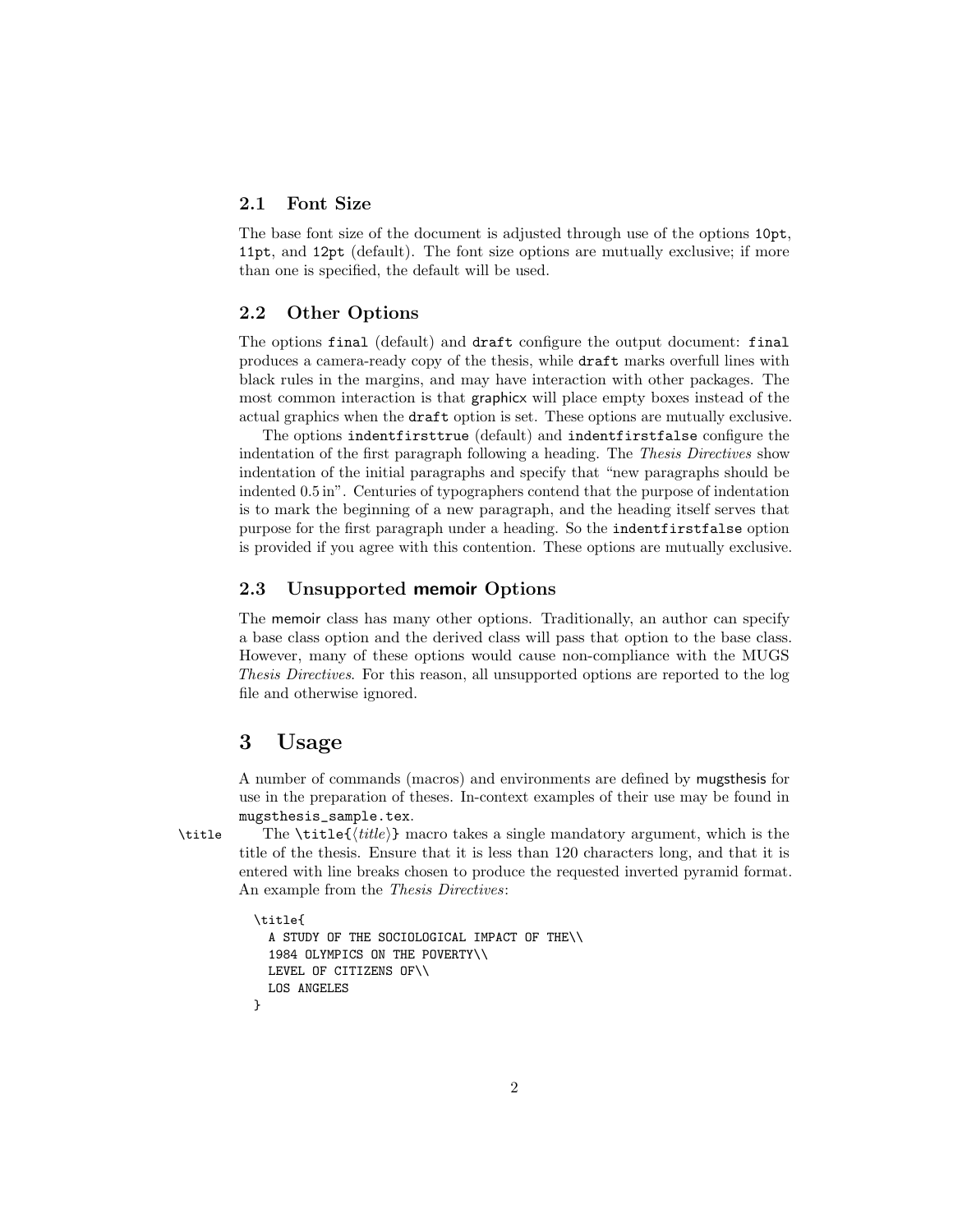The capitalization here is not strictly necessary; all letters are converted to upper case internally.

\author The macro \author  $\{author\}$  accepts a single mandatory argument, which should contain the author's name and credentials. Using the Thesis Directives example once again:

\author{John J. Smith, B.A.}

\degree The \degree{ $\langle degree \rangle$ } macro takes a single mandatory argument, the degree pursued by the author. An example from the directives, as ever:

\degree{Master of Science}

\degreemo The macros \degreemo{ $\{month\}$  and \degreeyr{ $\{year\}$ } each accept a single \degreeyr argument, which is the month and year, respectively, during which the degree is to be conferred. The value of  $\langle month \rangle$  must be one of May, August, or December:

> \degreemo{December} \degreeyr{2013}

\maketitle The \maketitle command typesets the title page with all the previouslydeclared metadata, and should be used immediately at the beginning of the document environment.

acknowledgments dedication

\listoftables \listoffigures

> \mainmatter \appendix

abstract The environments abstract (mandatory), acknowledgments (optional), and dedication (optional) should be used for the respective content, if included. The abstract environment must immediately follow \maketitle, and the acknowledgments and dedication environments, if used, should follow abstract.

\tableofcontents The Graduate School requires a table of contents to appear in every thesis. Additionally, lists of tables and lists of figures may be used. The commands \tableofcontents, \listoftables, and \listoffigures should be used to generate these lists with the appropriate formatting. \tableofcontents should follow the abstract and any optional environments used in the front matter. \listoftables or \listoffigures should be used after \tableofcontents. If both are used, \listoftables should precede \listoffigures.

\frontmatter The switch commands \frontmatter, \mainmatter, and \appendix set the page and chapter numbering styles for the appropriate parts of the thesis. They should immediately precede the abstract, first main body chapter, and first appendix (if any), respectively.

\bibname The \bibname command contains the name text for the bibliography (default: BIBLIOGRAPHY). If the chosen citation/reference style specifies a different name (for example: REFERENCES), it can be changed with:

\renewcommand{\bibname}{REFERENCES}

Many other commands and environments are defined by the memoir class for document elements including (sub)figures, (sub)tables, associated captions, quotations, and more. Consult the memoir documentation<sup>3</sup> for complete details. If these or customizations from other packages are used, it is ultimately the author's responsibility to verify that compliance with the Thesis Directives is maintained.

 $3$ http://texdoc.net/pkg/memoir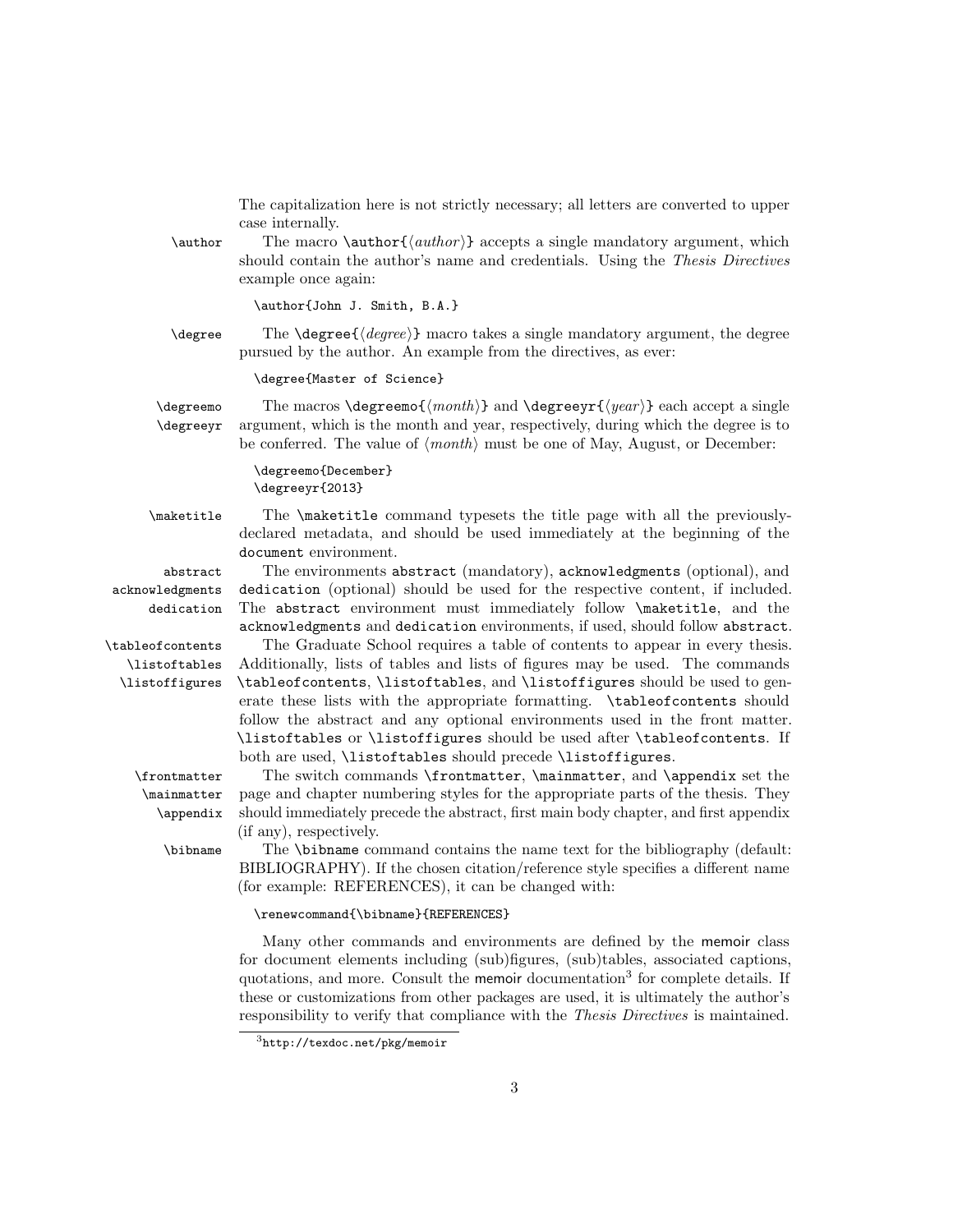## 4 Implementation

First, load etoolbox for patching existing commands.

```
1 \RequirePackage{etoolbox}
```
Declare a new boolean to control indentation of initial paragraphs.

#### \newbool{indentfirst}

Declare class options, pass them to the base class if applicable, and discard any unsupported options, warning the user they have been ignored.

```
3 \DeclareOption{10pt}{\PassOptionsToClass{10pt}{memoir}}
4 \DeclareOption{11pt}{\PassOptionsToClass{11pt}{memoir}}
5 \DeclareOption{12pt}{\PassOptionsToClass{12pt}{memoir}}
6 \DeclareOption{final}{\PassOptionsToClass{final}{memoir}}
7 \DeclareOption{draft}{\PassOptionsToClass{draft}{memoir}}
8 \DeclareOption{indentfirsttrue}{\booltrue{indentfirst}}
9 \DeclareOption{indentfirstfalse}{\boolfalse{indentfirst}}
10 \DeclareOption*{%
11 \ClassWarning{mugsthesis}{Unknown option '\CurrentOption' ignored}%
12 }
```
Execute default options 12pt, final, and indentfirsttrue, and process the author-specified options.

```
13 \ExecuteOptions{12pt,final,indentfirsttrue}
```
\ProcessOptions\relax

Use the indentfirst package if indentfirsttrue is set.

```
15 \ifbool{indentfirst}{\RequirePackage{indentfirst}}{}
```
Load the base memoir class with options letterpaper and oneside.

\LoadClass[letterpaper,oneside]{memoir}

Set the line spacing and justification according to the MUGS Thesis Directives. Additionally set \raggedbottom to avoid underfull \hboxes with rigid skip lengths.

```
17 \DoubleSpacing
```
\raggedright

\raggedbottom

Set the page layout.

```
20 \setlrmarginsandblock{1.5in}{1.0in}{*} % left and right margins
```

```
21 \setulmarginsandblock{1.0in}{1.0in}{*} % top and bottom margins
```

```
22 \setheaderspaces{0.5in}{*}{*} % header 0.5in from edge
```

```
23 \marginparmargin{left} % use the wider (left) margin for notes
```

```
24 \setmarginnotes{0.125in}{1.25in}{\baselineskip} % type area for notes
```

```
25 \checkandfixthelayout[lines] % check the layout; TODO check algorithm selection
```
Set the paragraph indentation.

\setlength\parindent{0.5in}

Define and use the mugs pagestyle for page numbering throughout the thesis.

```
27 \makepagestyle{mugs}
```

```
28 \makeevenhead{mugs}{}{}{\thepage}
```

```
29 \makeoddhead{mugs}{}{}{\thepage}
```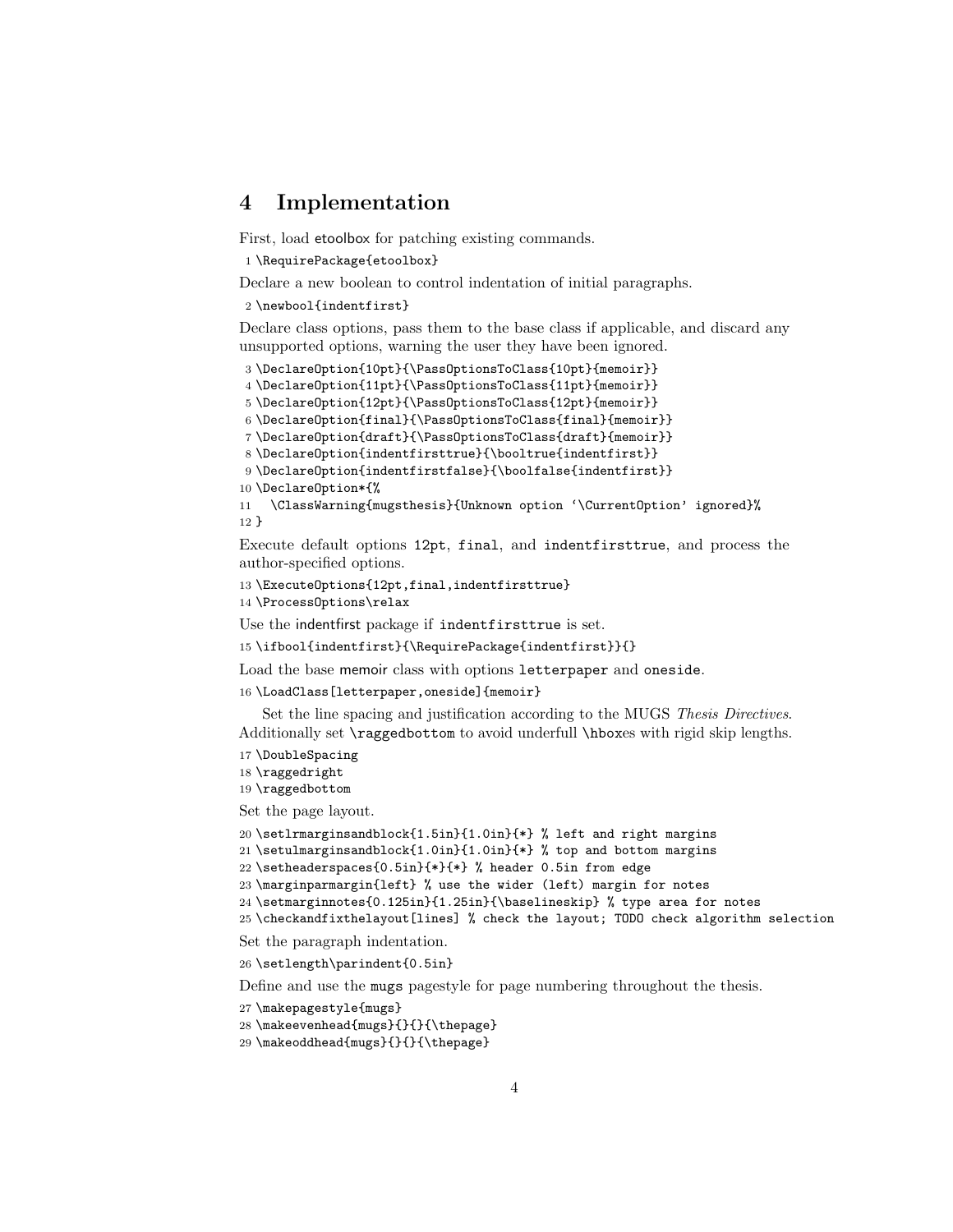|                               | Alias the chapter pagestyle to mugs so the chapter opening pages have numbering<br>identical to the rest of the pages, and set the page style for the document.                                                                                                                                                                                                                                                                                                                                                                                                                                                                                              |  |
|-------------------------------|--------------------------------------------------------------------------------------------------------------------------------------------------------------------------------------------------------------------------------------------------------------------------------------------------------------------------------------------------------------------------------------------------------------------------------------------------------------------------------------------------------------------------------------------------------------------------------------------------------------------------------------------------------------|--|
|                               | 30 \aliaspagestyle{chapter}{mugs}<br>31 \pagestyle{mugs}                                                                                                                                                                                                                                                                                                                                                                                                                                                                                                                                                                                                     |  |
| \degree                       | Define $\degree$ degree $\lbrace \langle \text{degree} \rangle \rbrace$ to set the degree name for the title page.                                                                                                                                                                                                                                                                                                                                                                                                                                                                                                                                           |  |
| \degreemo<br><b>\degreeyr</b> | 32 \newcommand{\degree}[1]{\def\mugsdegree{#1}}<br>Similarly, define \degreemo{ $\{month\}$ } and \degreeyr{ $\{year\}$ } to set the date of<br>conferral for the title and abstract pages.                                                                                                                                                                                                                                                                                                                                                                                                                                                                  |  |
|                               | 33 \newcommand{\degreemo}[1]{\def\mugsdegreemo{#1}}<br>34 \newcommand{\degreeyr}[1]{\def\mugsdegreeyr{#1}}                                                                                                                                                                                                                                                                                                                                                                                                                                                                                                                                                   |  |
| \title                        | Redefine \title to use full upper case.                                                                                                                                                                                                                                                                                                                                                                                                                                                                                                                                                                                                                      |  |
|                               | 35\renewcommand{\title}[1]{\def\@title{\uppercase{#1}}}                                                                                                                                                                                                                                                                                                                                                                                                                                                                                                                                                                                                      |  |
| \maketitle                    | Redefine \maketitle to produce the appropriate title page, using all author<br>metadata.                                                                                                                                                                                                                                                                                                                                                                                                                                                                                                                                                                     |  |
|                               | 36\renewcommand{\maketitle}{{%<br>\cleardoublepage<br>37<br>\pagenumbering{Alph}<br>38<br>\SingleSpace<br>39<br>\thispagestyle{empty}<br>40<br>\centering<br>41<br>\@title<br>42<br>$\forall$ ill<br>43<br>44<br>by<br>\vskip \onelineskip<br>45<br>\@author<br>46<br>\vfill<br>47<br>A Thesis submitted to the Faculty of the Graduate School,\\<br>48<br>Marquette University, $\wedge$<br>49<br>in Partial Fulfillment of the Requirements for $\setminus$<br>50<br>the Degree of \mugsdegree{}<br>51<br>$\forall$ ill<br>52<br>Milwaukee, Wisconsin<br>53<br>\vskip \onelineskip<br>54<br>\mugsdegreemo~\mugsdegreeyr<br>55<br>\clearpage<br>56<br>57 }} |  |
| abstract                      | Redefine the abstract environment for typesetting according to the directives.                                                                                                                                                                                                                                                                                                                                                                                                                                                                                                                                                                               |  |
|                               | 58 \renewenvironment{abstract}{%<br>\thispagestyle{empty}<br>59<br>\begin{SingleSpace}<br>60                                                                                                                                                                                                                                                                                                                                                                                                                                                                                                                                                                 |  |

- \begin{center}
- ABSTRACT\\
- \@title
- \vskip 2\onelineskip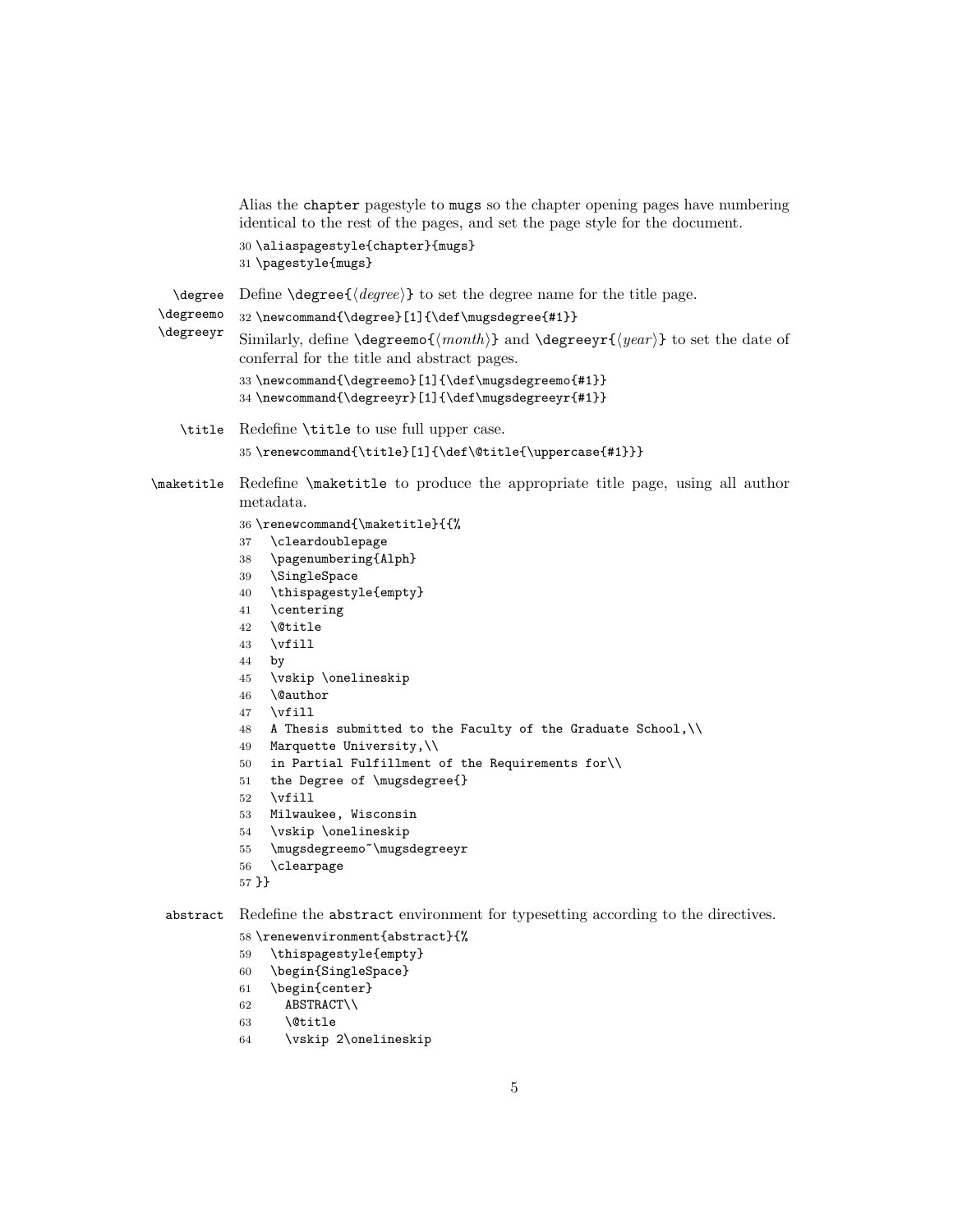```
65 \@author
                 66 \vskip \onelineskip
                 67 Marquette University, \mugsdegreeyr
                 68 \vskip 2\baselineskip
                 69 \end{center}
                 70 \@afterindentfalse\@afterheading % makes indentfirst work with custom envs
                 71 }{
                 72 \end{SingleSpace}\setcounter{page}{0}
                 73 }
acknowledgments Define the optional acknowledgments environment.
                 74 \newenvironment{acknowledgments}{%
                 75 \addcontentsline{toc}{chapter}{ACKNOWLEDGMENTS}
                 76 \chapter*{Acknowledgments}
                 77 \begin{SingleSpace}
                 78 \begin{center}
                 79 \unskip
                 80 \@author
                 81 \vskip 2\onelineskip
                 82 \end{center}
                 83 \@afterindentfalse\@afterheading
                 84 }{\end{SingleSpace}}
    dedication Define the optional dedication environment.
                 85 \newenvironment{dedication}{%
                 86 \addcontentsline{toc}{chapter}{DEDICATION}
                 87 \chapter*{Dedication}
                 88 \begin{SingleSpace}\vskip\onelineskip
                 89 \@afterindentfalse\@afterheading
                 90 }{\end{SingleSpace}}
                    Declare subfloats using memoir facilities.<sup>4</sup> Ensure any subfloats are listed in
                 the list of figures and list of tables.
                 91 \newsubfloat{figure}
                 92 \newsubfloat{table}
                 93 \setcounter{lofdepth}{2}
                 94 \setcounter{lotdepth}{2}
                 Define and use the MUGS chapter style throughout the thesis.
                 95 \makechapterstyle{mugs}{%
                 96 \setlength{\midchapskip}{0pt}
                 97 \setlength{\afterchapskip}{0pt}
                 98 \renewcommand*{\chapterheadstart}{}
```

```
99 \renewcommand*{\chaptitlefont}{\bfseries}
```

```
100 \renewcommand*{\printchaptername}{\centering \MakeTextUppercase{\@chapapp}}
```

```
101 \renewcommand*{\printchapternum}{\thechapter}
```

```
102 \renewcommand*{\printchaptertitle}[1]{%
```

```
103 \SingleSpacing \protect\parbox{\textwidth}{%
```
These are not needed by all users; consider an option to enable? Maximum depth required?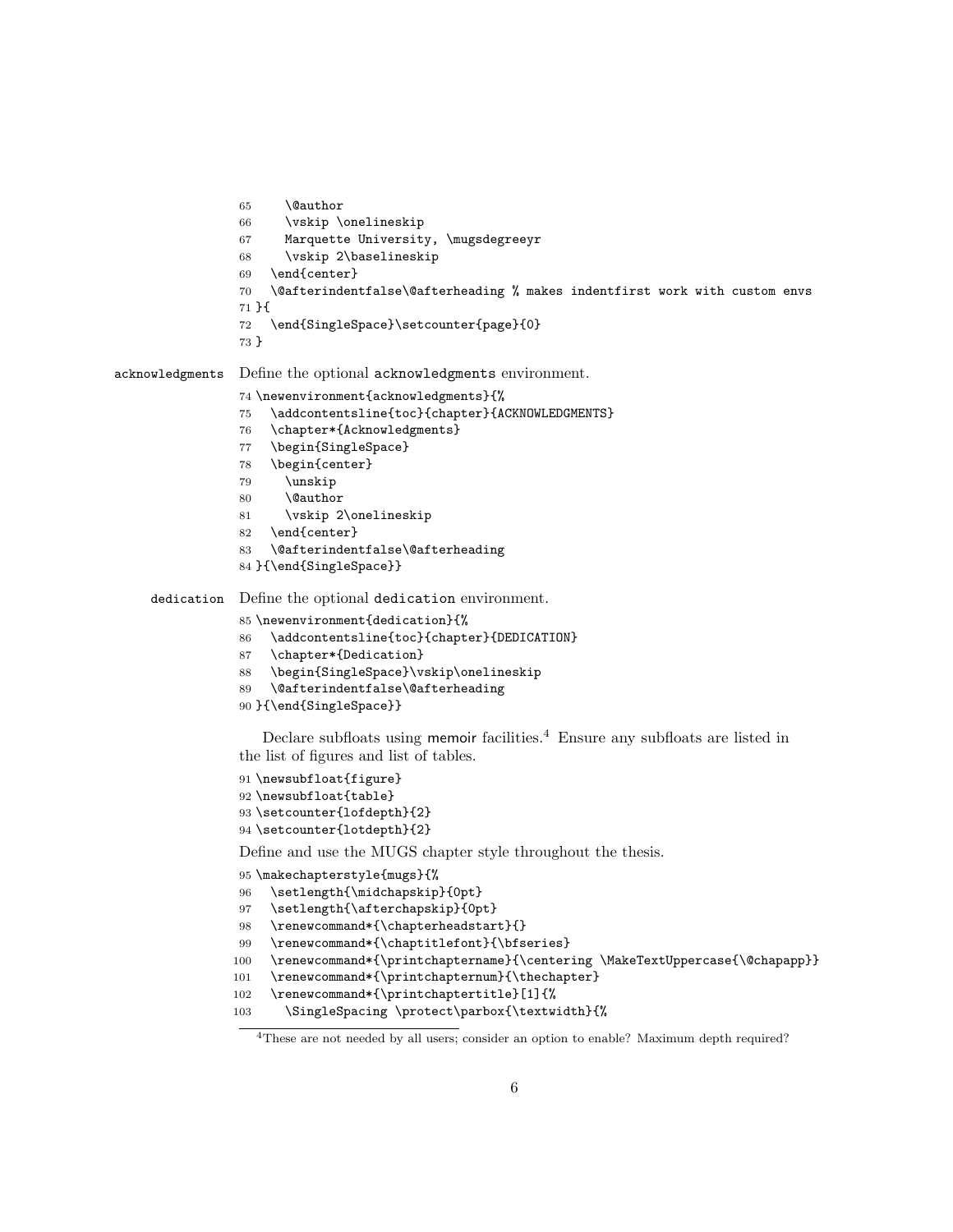```
104 \centering \chaptitlefont \MakeTextUppercase{##1}
                 105 }
                 106 }
                 107 }% end{mugs}
                 108 \chapterstyle{mugs}
                  Put the LoT and LoF on their own pages by patching their definitions.
                 109 \pretocmd{\listoftables}{\clearforchapter}{}{%
                 110 \ClassWarning{mugsthesis}{Patching '\noexpand\listoftables' failed}
                 111 }
                 112 \pretocmd{\listoffigures}{\clearforchapter}{}{%
                 113 \ClassWarning{mugsthesis}{Patching '\noexpand\listoffigures' failed}
                 114 }
   \contentsname
Style the ToC, LoT, LoF, and Bibliography headings.
  \listtablename
115 \renewcommand*{\contentsname}{TABLE OF CONTENTS}
 \listfigurename
116 \renewcommand*{\listtablename}{LIST OF TABLES}
        \bibname
117 \renewcommand*{\listfigurename}{LIST OF FIGURES}
                 118 \renewcommand*{\bibname}{BIBLIOGRAPHY}
                  Specify one line skip between bibliography entries.
                 119 \setlength{\bibitemsep}{\onelineskip}
     \prebibhook Redefine \prebibhook to set single spacing in the bibliography and proper spacing
                  after the heading.
                 120 \renewcommand*{\prebibhook}{\SingleSpacing\vskip\onelineskip}
   \biblistextra Redefine \biblistextra to set item separation and indentation.
                 121 \renewcommand*{\biblistextra}{%
                 122 \setlength{\itemsep}{\bibitemsep}
                 123 \setlength{\leftmargin}{0.375in}% hanging indent
                 124 \setlength{\itemindent}{\labelwidth}%
                 125 \addtolength{\itemindent}{\labelsep}
                 126 \addtolength{\itemindent}{-\leftmargin}
                 127 }
\tableofcontents Do not place an entry for the ToC within the ToC itself.
                 128 \renewcommand{\tableofcontents}{%
                 129 \@ifstar{\mem@tableofcontents{01}}
                 130 {\mem@tableofcontents{01}}%
                 131 }
                     Set the indentation for the ToC, LoT, and LoF (0.5 in additional per level).
                 132 \setlength{ \cftchapterindent}{0.0in}
                 133 \setlength{ \cftsectionindent}{0.5in}
                 134 \setlength{ \cftsubsectionindent}{1.0in}
                 135 \setlength{\cftsubsubsectionindent}{1.5in}
                 136 \setlength{ \cftparagraphindent}{2.0in}
                 137 \setlength{ \cftsubparagraphindent}{2.5in}
```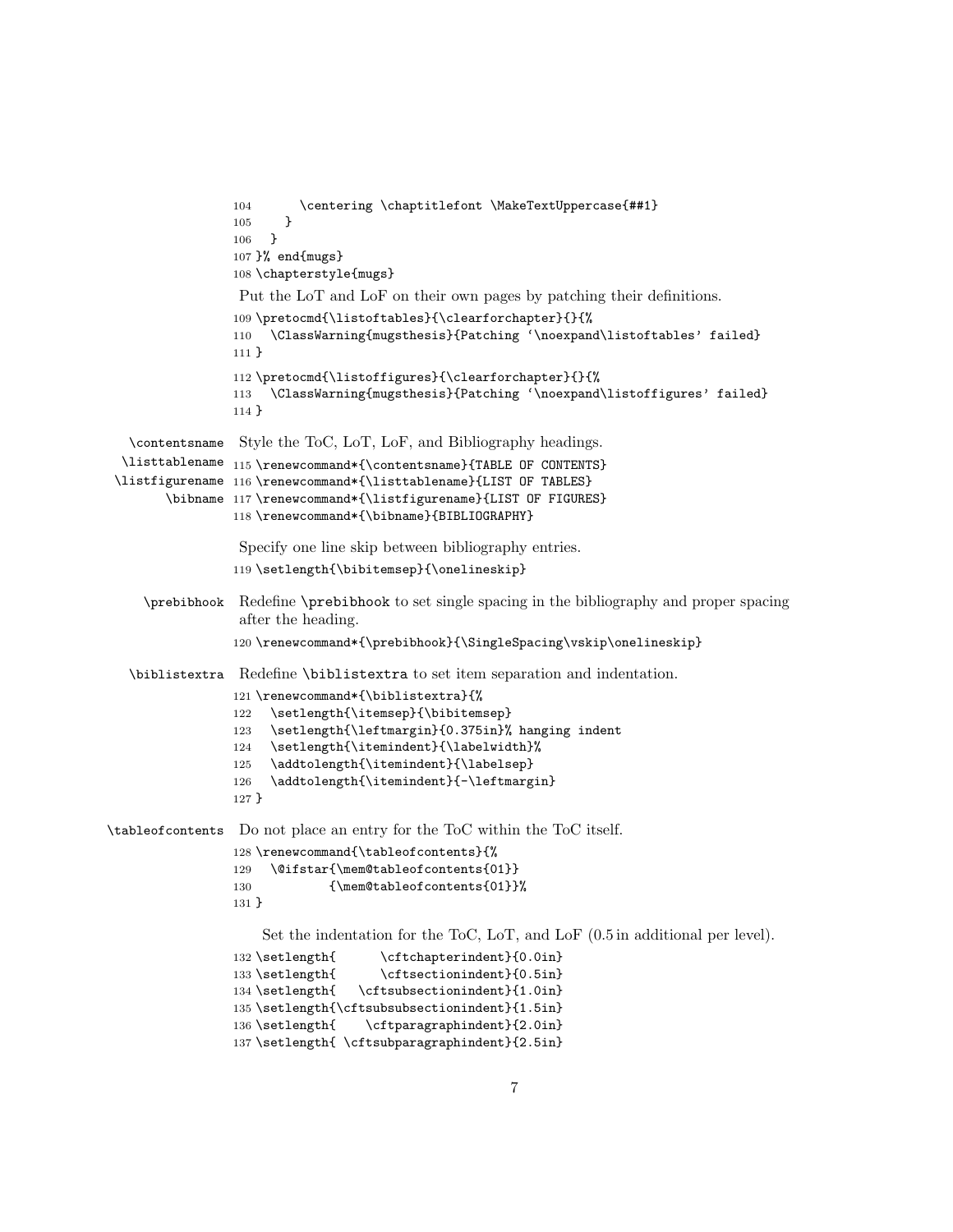```
138 \setlength{ \cfttableindent}{0.0in}
                    139 \setlength{ \cftsubtableindent}{0.5in}
                    140 \setlength{ \cftfigureindent}{0.0in}
                    141 \setlength{ \cftsubfigureindent}{0.5in}
                     Ragged right within and one line skip between ToC, LoT, and LoF entries.
                    142 \setrmarg{3.55em plus 1fil}
                    143 \setlength{\cftbeforechapterskip}{\onelineskip}
                    144 \setlength{\cftbeforesectionskip}{\onelineskip}
                    145 \setlength{\cftbeforesubsectionskip}{\onelineskip}
                    146 \setlength{\cftbeforesubsubsectionskip}{\onelineskip}
                    147 \setlength{\cftbeforeparagraphskip}{\onelineskip}
                    148 \setlength{\cftbeforesubparagraphskip}{\onelineskip}
                    149 \setlength{\cftbeforetableskip}{\onelineskip}
                    150 \setlength{\cftbeforesubtableskip}{\onelineskip}
                    151 \setlength{\cftbeforefigureskip}{\onelineskip}
                    152 \setlength{\cftbeforesubfigureskip}{\onelineskip}
\insertchapterspace No extra space between chapters.
                    153 \renewcommand{\insertchapterspace}{}
     \aftertoctitle
Switch to single spacing in the ToC, LoT, and LoF.
     \afterlottitle
154 \renewcommand{\aftertoctitle}{\vspace{-\onelineskip}\aftergroup\SingleSpacing}
     \afterloftitle
155 \renewcommand{\afterlottitle}{\vspace{-\onelineskip}\aftergroup\SingleSpacing}
                    156 \renewcommand{\afterloftitle}{\vspace{-\onelineskip}\aftergroup\SingleSpacing}
    \cftchapterfont
Style the ToC chapter headings.
  \cftchapterleader 157\renewcommand{\cftchapterfont}{\normalfont}
\cftchapterpagefont 158\renewcommand{\cftchapterleader}{\cftsectionleader}
                    159 \renewcommand{\cftchapterpagefont}{\normalfont}
            \f@rtoc For hyperref bookmarking functionality (if present).
                    160 \AtEndPreamble{\providecommand{\texorpdfstring}[2]{#1}}
                    161 \settocpreprocessor{chapter}{%
                    162 \let\tempf@rtoc\f@rtoc%
                    163 \def\f@rtoc{%
                    164 \texorpdfstring{\MakeTextUppercase{\tempf@rtoc}}{\tempf@rtoc}}%
                    165 }
                        Set spacing in quote and quotation environments.
                    166 \AtBeginEnvironment{quote}{\par\SingleSpacing}
                    167 \AtBeginEnvironment{quotation}{\par\SingleSpacing}
                     Set sectional unit numbering levels and ToC depth.
                    168 \maxsecnumdepth{subsection}
                    169 \settocdepth{subsection}
                     Style the lower-level headings.
                    170 \newlength{\preheadskip}\setlength{\preheadskip}{1sp plus 1sp minus 1sp}
                    171 \newlength{\postheadskip}\setlength{\postheadskip}{\onelineskip}
```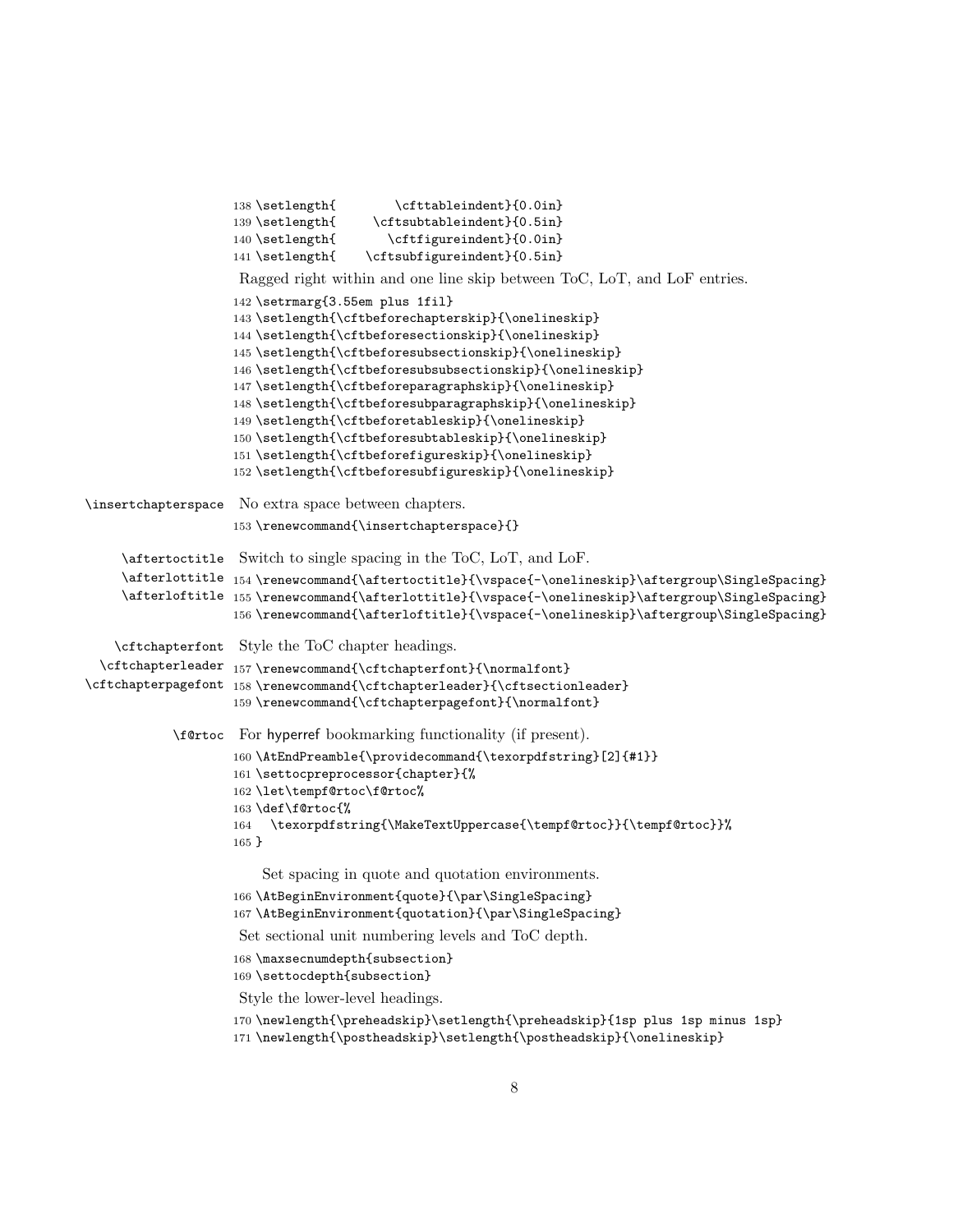```
172 \setsecheadstyle{\bfseries\SingleSpacing}
173 \setbeforesecskip{\preheadskip}
174 \setaftersecskip{\postheadskip}
175 \setsubsecheadstyle{\bfseries\SingleSpacing}
176 \setbeforesubsecskip{\preheadskip}
177 \setaftersubsecskip{\postheadskip}
178 \setsubsubsecheadstyle{\bfseries\SingleSpacing}
179 \setbeforesubsubsecskip{\preheadskip}
180 \setaftersubsubsecskip{\postheadskip}
 Set the list and table spacings.
181 \tightlists
182 \AtBeginEnvironment{tabular}{\SingleSpacing}
 Set the caption styles and spacing.
183 \captionstyle[\centering]{\raggedright}
184 \subcaptionsize{\small}
185 \setlength{\abovecaptionskip}{\parsep}
186 \setlength{\belowcaptionskip}{-\parsep}
Avoid orphans, widows, and other detritus.
187 \clubpenalty=10000
188 \widowpenalty=9996
189 \brokenpenalty=4991
190 \predisplaypenalty=10000
191 \postdisplaypenalty=1549
192 \displaywidowpenalty=1602
 Set the spacing between floats and surrounding elements.
```

```
193 \setlength{\floatsep}{3\onelineskip}
194 \setlength{\intextsep}{2\onelineskip}
195 \setlength{\textfloatsep}{2\onelineskip}
196 \setlength{\dblfloatsep}{2\onelineskip}
197 \setlength{\dbltextfloatsep}{2\onelineskip}
```
# Change History

```
v1.0
```
General: Initial public release . . . . 1

## **Index**

Numbers written in italic refer to the page where the corresponding entry is described; numbers underlined refer to the code line of the definition; numbers in roman refer to the code lines where the entry is used.

| <b>Symbols</b>                      | \@afterindentfalse . | $\text{Quthor} \dots 46, 65, 80$          |
|-------------------------------------|----------------------|-------------------------------------------|
| $\lambda$ 9 afterheading 70, 83, 89 |                      | $\ldots \ldots 70, 83, 89$ \@chapapp  100 |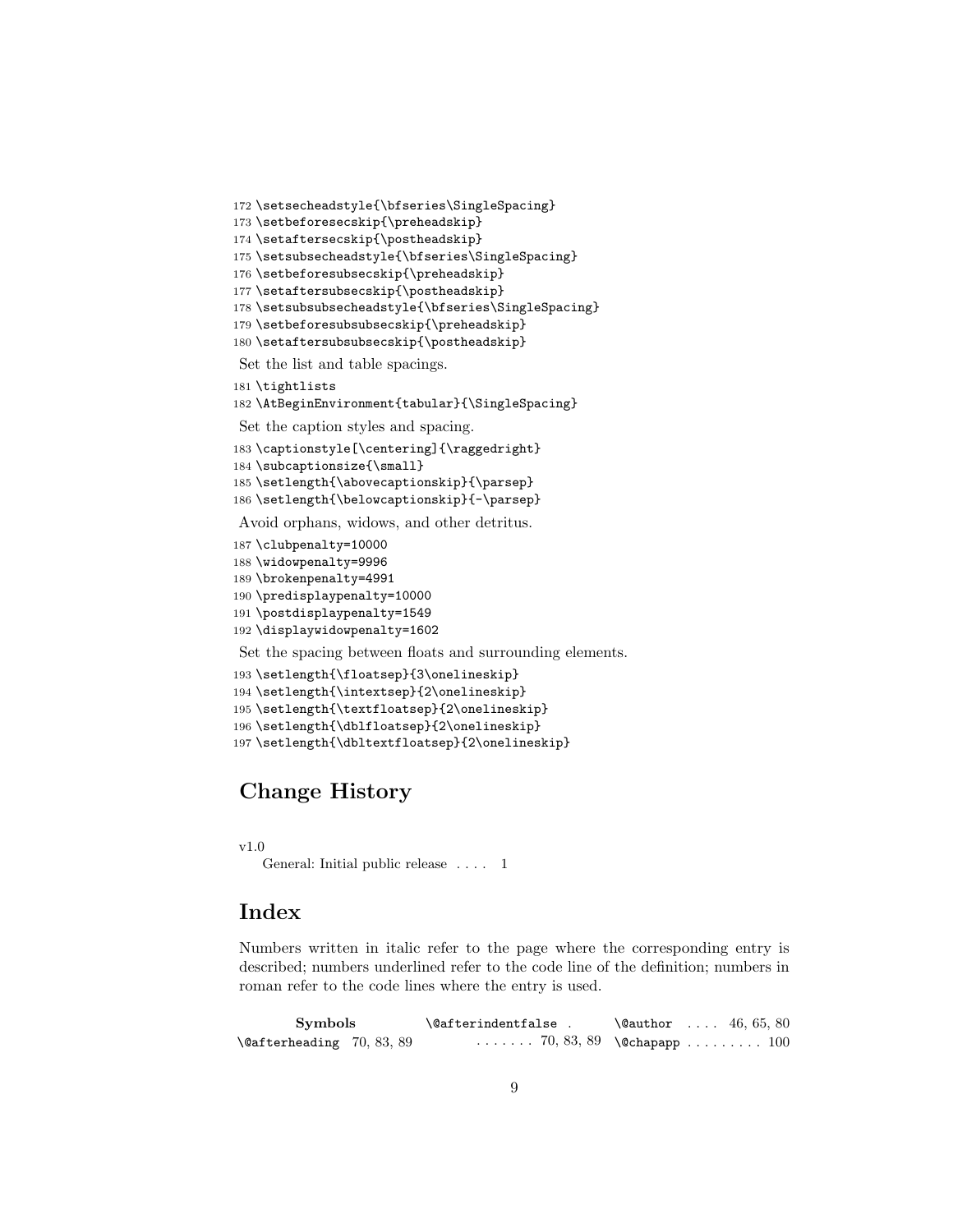| $\mathbf{A}$                                         | \cftsubparagraphindent                                                                                                                                                                                                                                                                                                                                                                                                                                           | L                                                                              |
|------------------------------------------------------|------------------------------------------------------------------------------------------------------------------------------------------------------------------------------------------------------------------------------------------------------------------------------------------------------------------------------------------------------------------------------------------------------------------------------------------------------------------|--------------------------------------------------------------------------------|
|                                                      | \abovecaptionskip $185$ 137 \labelsep  125                                                                                                                                                                                                                                                                                                                                                                                                                       |                                                                                |
| abstract (environ-                                   | \cftsubsectionindent 134                                                                                                                                                                                                                                                                                                                                                                                                                                         | \labelwidth  124                                                               |
|                                                      | ment) $\ldots$ 3, 58 \cftsubsubsectionindent                                                                                                                                                                                                                                                                                                                                                                                                                     | $\left\{\text{tmargin} \dots \quad 123, 126\right\}$                           |
|                                                      | $acknowledgments$ (envi-<br>135                                                                                                                                                                                                                                                                                                                                                                                                                                  | \listfigurename  115                                                           |
|                                                      | ronment) $\ldots$ 3, 74 \cftsubtableindent . 139                                                                                                                                                                                                                                                                                                                                                                                                                 | $\text{listoffigures } 3, 112, 113$                                            |
|                                                      | $\alpha$ fterchapskip  97 \cfttableindent  138                                                                                                                                                                                                                                                                                                                                                                                                                   | $\text{listoftables}$ 3, 109, 110                                              |
| $\setminus$ afterloftitle $154$                      | $\begin{bmatrix} \text{chapter} & \text{if} & \text{if} & \text{if} & \text{if} & \text{if} & \text{if} & \text{if} & \text{if} & \text{if} & \text{if} & \text{if} & \text{if} & \text{if} & \text{if} & \text{if} & \text{if} & \text{if} & \text{if} & \text{if} & \text{if} & \text{if} & \text{if} & \text{if} & \text{if} & \text{if} & \text{if} & \text{if} & \text{if} & \text{if} & \text{if} & \text{if} & \text{if} & \text{if} & \text{if} & \text$ | \listtablename  115                                                            |
|                                                      | $\alpha t$ afterlottitle $154 \ \alpha t$ chapterheadstart  98                                                                                                                                                                                                                                                                                                                                                                                                   | $\Lambda$ 16                                                                   |
|                                                      | \aftertoctitle $\underline{154}$ \chapterstyle $108$                                                                                                                                                                                                                                                                                                                                                                                                             |                                                                                |
|                                                      | $\aliaspagestyle \ldots 30 \chaptilefont . 99, 104$                                                                                                                                                                                                                                                                                                                                                                                                              | M                                                                              |
| $\operatorname{\mathcal{A}}$ 3 \checkandfixthelayout |                                                                                                                                                                                                                                                                                                                                                                                                                                                                  | $\label{eq:main} \verb maintter  \ldots \verb + \ldots \verb + \ldots \verb +$ |
|                                                      |                                                                                                                                                                                                                                                                                                                                                                                                                                                                  | \makechapterstyle  95                                                          |
|                                                      | $\text{ClassWarning}$ 11, 110, 113                                                                                                                                                                                                                                                                                                                                                                                                                               | $\mathcal{S}$ 28                                                               |
| $\bf{B}$                                             | \cleardoublepage  37                                                                                                                                                                                                                                                                                                                                                                                                                                             |                                                                                |
|                                                      | $\belowcaption$ skip  186 \clearforchapter 109, 112                                                                                                                                                                                                                                                                                                                                                                                                              | \makepagestyle  27                                                             |
| $\big\{\n  bitemsep \dots \ 119, 122\n $             | $\text{clearpage} \dots \dots \quad 56$                                                                                                                                                                                                                                                                                                                                                                                                                          | \MakeTextUppercase .                                                           |
| \biblistextra $121$                                  | $\verb+\clubpenalty + \ldots + 187$                                                                                                                                                                                                                                                                                                                                                                                                                              | $\ldots$ 100, 104, 164                                                         |
|                                                      |                                                                                                                                                                                                                                                                                                                                                                                                                                                                  |                                                                                |

# \brokenpenalty .... 189  $\mathbf C$

 $\lambda$  . . . . . . . . 3,  $\underline{115}$ 

|                                 | D                                                                 |  |
|---------------------------------|-------------------------------------------------------------------|--|
| \captionstyle<br>$\ldots$ . 183 | $\delta$ 196                                                      |  |
| \cftbeforechapterskip           | \dbltextfloatsep  197                                             |  |
| . 143                           | $\Delta$ -10                                                      |  |
| \cftbeforefigureskip 151        | dedication (environ-                                              |  |
| \cftbeforeparagraphskip         | ment) $\ldots$ 3, 85                                              |  |
| . 147                           | $\text{degree}$ 3, 32                                             |  |
| \cftbeforesectionskip           | $\texttt{degreemo} \dots \dots 3, \underline{32}$                 |  |
| . 144                           | $\texttt{degreeyr} \dots \dots 3, 32$                             |  |
| \cftbeforesubfigureskip         | \displaywidowpenalty 192                                          |  |
| .<br>152                        | \DoubleSpacing  17                                                |  |
| \cftbeforesubparagraphskip      |                                                                   |  |
| 148<br>.                        | E                                                                 |  |
| \cftbeforesubsectionskip        | environments:                                                     |  |
| 145<br>.                        | abstract $\ldots$ . $3, 58$                                       |  |
| \cftbeforesubsubsectionskip     | acknowledgments 3, 74                                             |  |
| . 146                           | dedication $3, 85$                                                |  |
| \cftbeforesubtableskip          | $\{ExecutorQptions \dots 13$                                      |  |
| . 150                           |                                                                   |  |
| \cftbeforetableskip<br>149      | F                                                                 |  |
| \cftchapterfont<br>157          | $\text{if@rtoc}$ 160                                              |  |
| \cftchapterindent<br>132        | $\theta$ 193                                                      |  |
| \cftchapterleader<br>157        | $\label{eq:1} \verb \frontmatter   \ldots   \ldots   \mathcal{G}$ |  |
| \cftchapterpagefont<br>157      |                                                                   |  |
| \cftfigureindent<br>140         | T                                                                 |  |
| \cftparagraphindent<br>136      | $\infty$ $153$                                                    |  |
| \cftsectionindent<br>133        | $\int \text{extsep}  $<br>194                                     |  |
| \cftsectionleader<br>158        | \itemindent $124-126$                                             |  |
| \cftsubfigureindent<br>141      | \itemsep $122$                                                    |  |
|                                 |                                                                   |  |

# $\setminus$ contentsname .....  $\underline{115}$ \CurrentOption . . . . . 11

| $\text{maketitle}\ \dots\ \ 3,\ \frac{36}{3}$                                                  |
|------------------------------------------------------------------------------------------------|
| $\text{marginparamargin} \dots$ 23                                                             |
| $\max$ secnumdepth  168                                                                        |
| \mem@tableofcontents                                                                           |
| $\ldots \ldots \ldots 129, 130$                                                                |
| $\middle\label{eq:multi-conv}$ $\middle\{ \begin{array}{ccc} \ldots & 96 \end{array} \right\}$ |
| $\m{mugsdegree \ldots 32, 51}$                                                                 |
| \mugsdegreemo  33, 55                                                                          |
| $\mu$ gsdegreeyr 34, 55, 67                                                                    |
|                                                                                                |

#### N

 $\newsubfloat$  ....  $91, 92$ 

### P